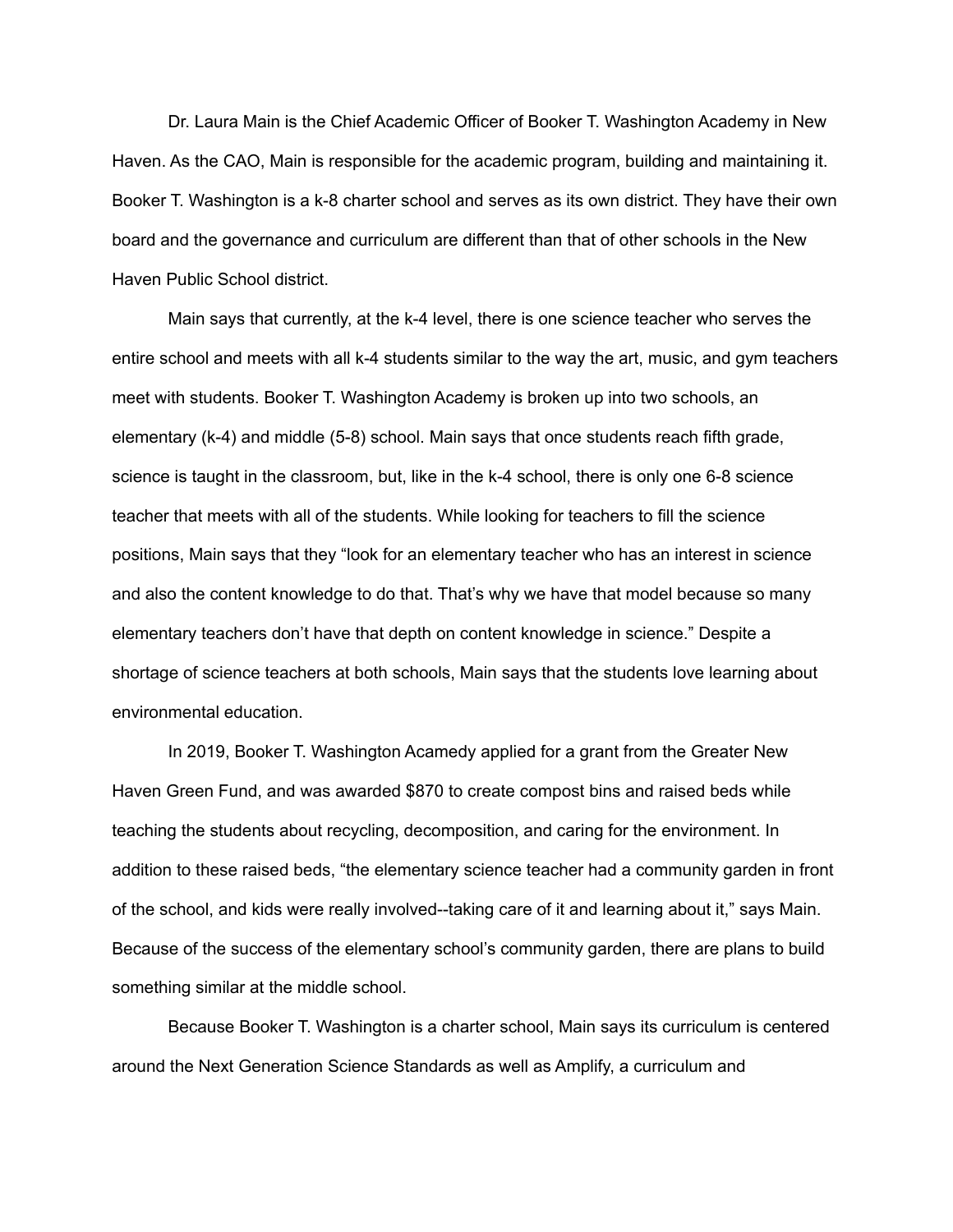assessment company, in grades 6-8. Main says that Booker T. Washington also has its own unique curriculum. "Embedded in that is the environmental component."

"Kids love learning about science," says Main. "We've partnered for years with the Maritime Aquarium and they offer, an obviously maritime-based, but there's an environmental component to that, hands-on experience." Main likens this to an "in-school field trip" because of their extensive programming and says students love it.

Main says that its exciting to see the students enjoying learning about the environment because it is "important for our world and our mission in terms of our school and preparing kids for a global society, but also in terms of understanding the population we serve, which tends to be undereducated in the area of environmental science."

Some students don't see simple environmental practices like recycling in their daily lives, says Main. It's important for Booker T. Washington to have those discussions and talk about students about them. "One thing that we're always looking for in terms of enhancing our experience for our kids is partnering with organizations that are willing to support us in our work." Booker T. Washington Academy has recently partnered with Southern Connecticut State University to plan a STEM event that will connect middle school students with professionals of color. Peter Dimoulas is the grant program manager in the Division of Research and Innovation at Southern and is currently working with Main to coordinate the event. "This is a pilot event in response to conversations and feedback from our students and representatives from Pfizer (Global Black Community) and Boehringer Ingelheim who are keen to build pathways and more robust means of advancing and supporting scientists/professionals of color in their respective companies," says Dimoulas.